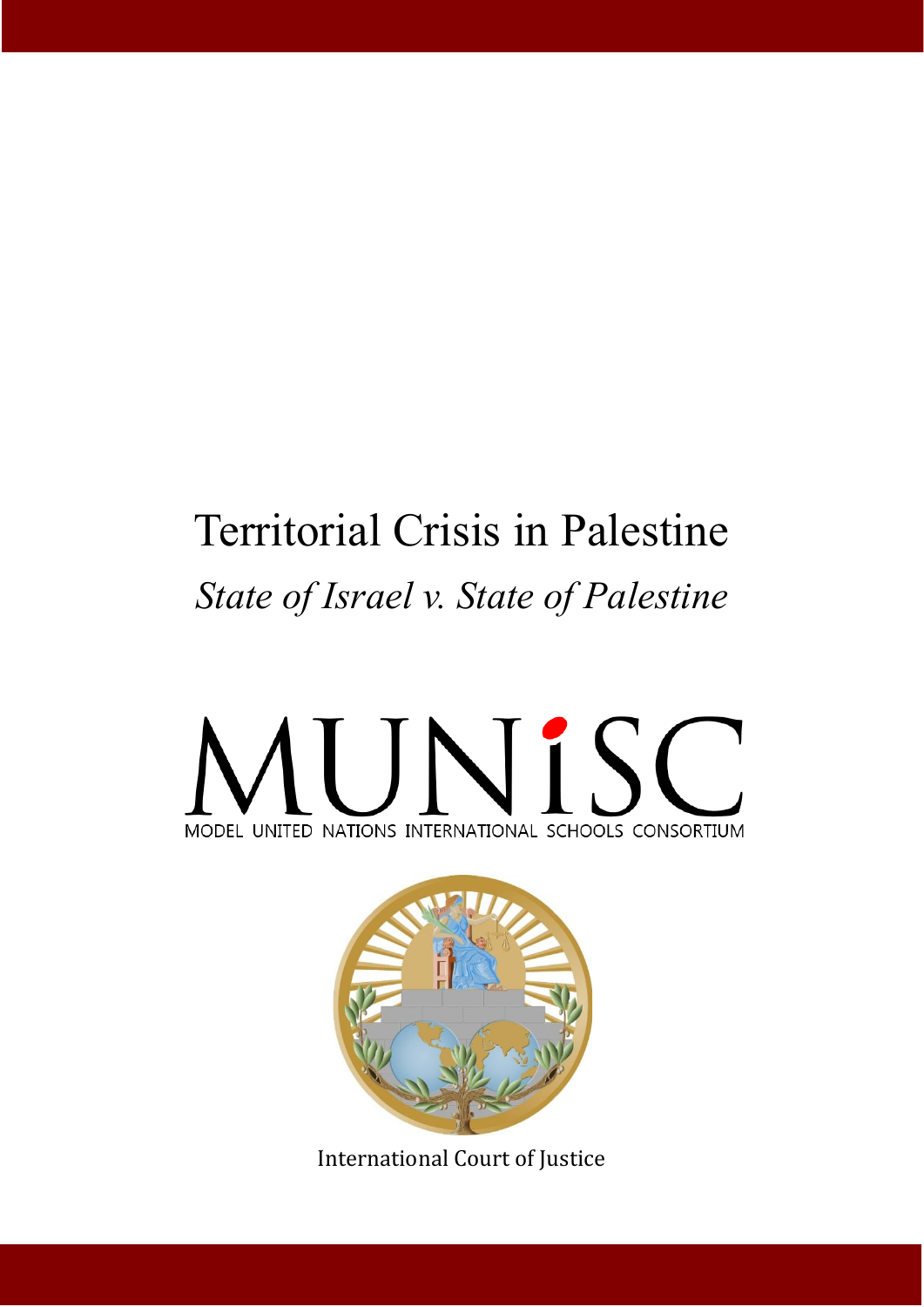# **Table of Contents**

#### **Case Summary**

#### **Historical Background**

#### **Pleadings**

Complaint

Answer

Stipulations

#### **Witnesses**

Witness/Exhibits Listing

*Prosecution Witnesses:*

Noor Hady

Mahmoud Abbas

Amir Saleh

*Defense Witnesses:*<br>Model United United Nations<br>Benjamin Netanyahu **International Schools Consortium** 

Ta'el Polsky

Ariel Kramer

#### **Exhibits**

Exhibit A: Israeli border according to the Torah and Bible

Exhibit B: The Abraham Accords Declaration

Exhibit C: Graffiti on portion of the West Bank wall that divides Palestine from Israel

Exhibit D: Destruction of Olive trees by Israelis for Israeli settlement in West Bank

Exhibit E: Bomb launched from Gaza flies by balloons into Israel

Exhibit F: Israeli settlements in the West Bank as of 2007

Exhibit G: Time progression of Israeli-occupied territory in Gaza and West Bank

Exhibit H: Iyad al-Hallaq's mother weeps over the shooting of her son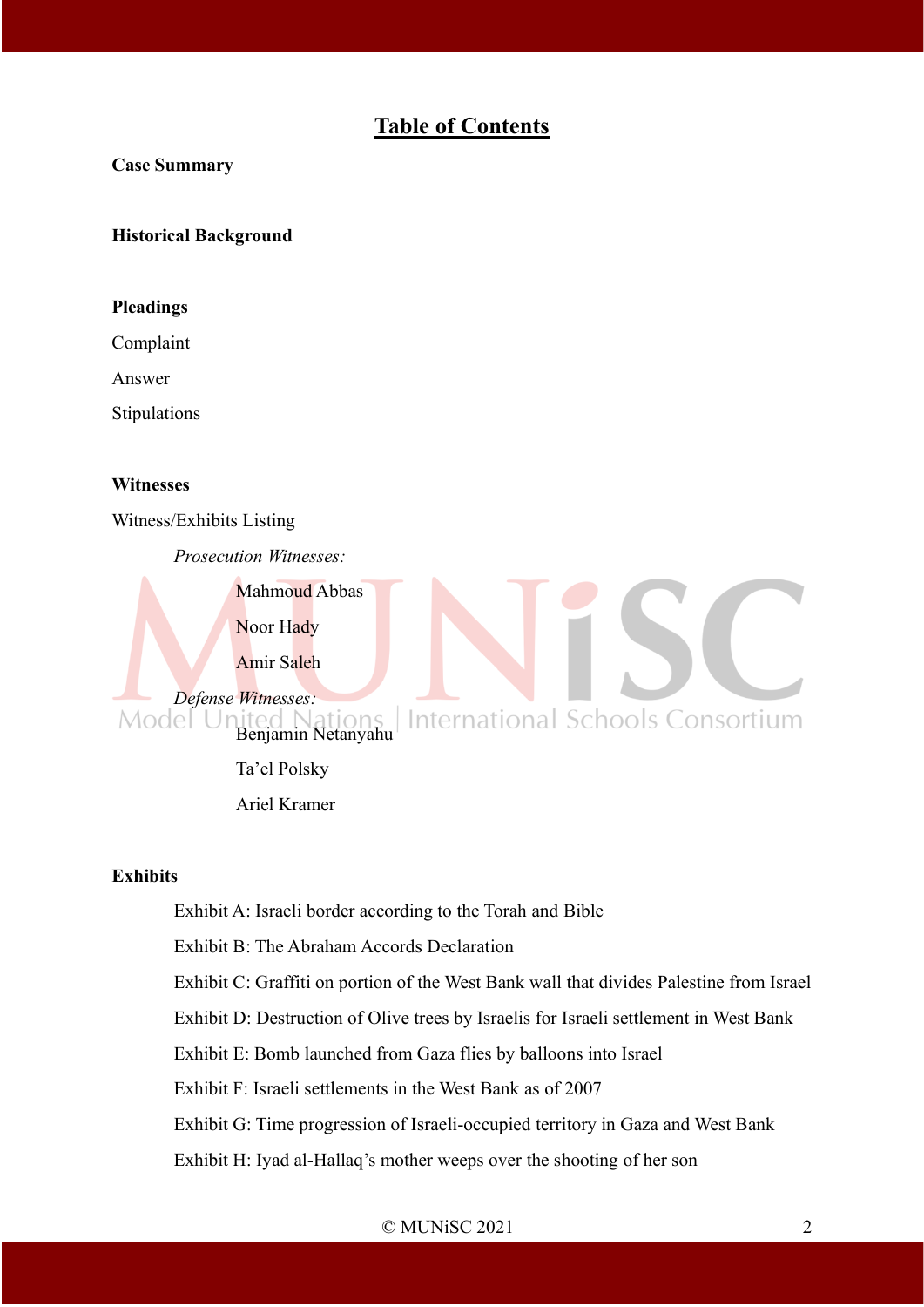## **CASE SUMMARY**

*This Case Summary is not to be used as evidence in the case, but rather is provided for background purposes only*

On August 19th, 2020, the State of Israel decided to join the Middle Eastern countries' normalization process. Normalization is the process of bringing or restoring to a normal condition, in this particular situation, between countries. The normalization process was intended to formally establish diplomatic ties and restore the relationship between the State of Israel and the Arab region countries. However, such bonding of Middle Eastern states and Israel brought anger to the Palestinian government, who hold a long grudge against the State of Israel. The conflict between the two countries began in the late 19th century when they disputed religious issues, which then expanded to the current territorial dispute.

On September 15th, 2020, during Israel, United Arab Emirates, and Bahrain's signing ceremony of "normalization" ties, rockets were fired into Israel by Palestine. Two rockets were fired into the Israeli territory, one hitting the coastal city of Ashdod and the other on Palmachim Beach. This incident wounded two Israelis, angering the Israeli government. Another attack just before the dawn of September 16th was initiated, where thirteen rockets were launched targeting Israel.

In retaliation, the Israeli military carried out ten air raids on the Gaza Strip, belonging to a Palestinian group Hamas on the same day. According to the Palestinian government report, the Israeli government aimed at the Palestinian cities: Beit Lahiya in the northern strip, Deir al-Balah in central Gaza, and Khan Younis in southern Gaza. Although the attack targeted many different sites, there were no casualties. From these events, Hamas, the militant Islamic nationalist organization of Palestine, warned Israel that they would "pay the price for any aggression against our people or resistance sites and the response will be direct," adding that "we will increase and expand our response to the extent that the occupation [Israel] persists in its aggression."

The series of these incidents were, however, foreseen long ago. When the State of Israel joined the normalization of the Middle East countries, the State of Palestine had accused Arab countries of reneging on promise not to embrace ties with the State of Israel until Palestinian statehood is achieved. The countries, including UAE and Bahrain, did not fulfill their promises, resulting in angering the Palestinian officials and the government. Thus, in retaliation to such actions, the State of Palestine directed their attack to disturb the normalization pact ceremony placed in September.

In order to officially accuse the State of Israel of their actions on September 15th, 2020, the State of Palestine submitted a referral to the International Court of Justice, requesting for judgment on the issue and an intervention from the UN on their behalf to ensure that the State of Israel is not excluding the State of Palestine from forming alliances with other Arab countries.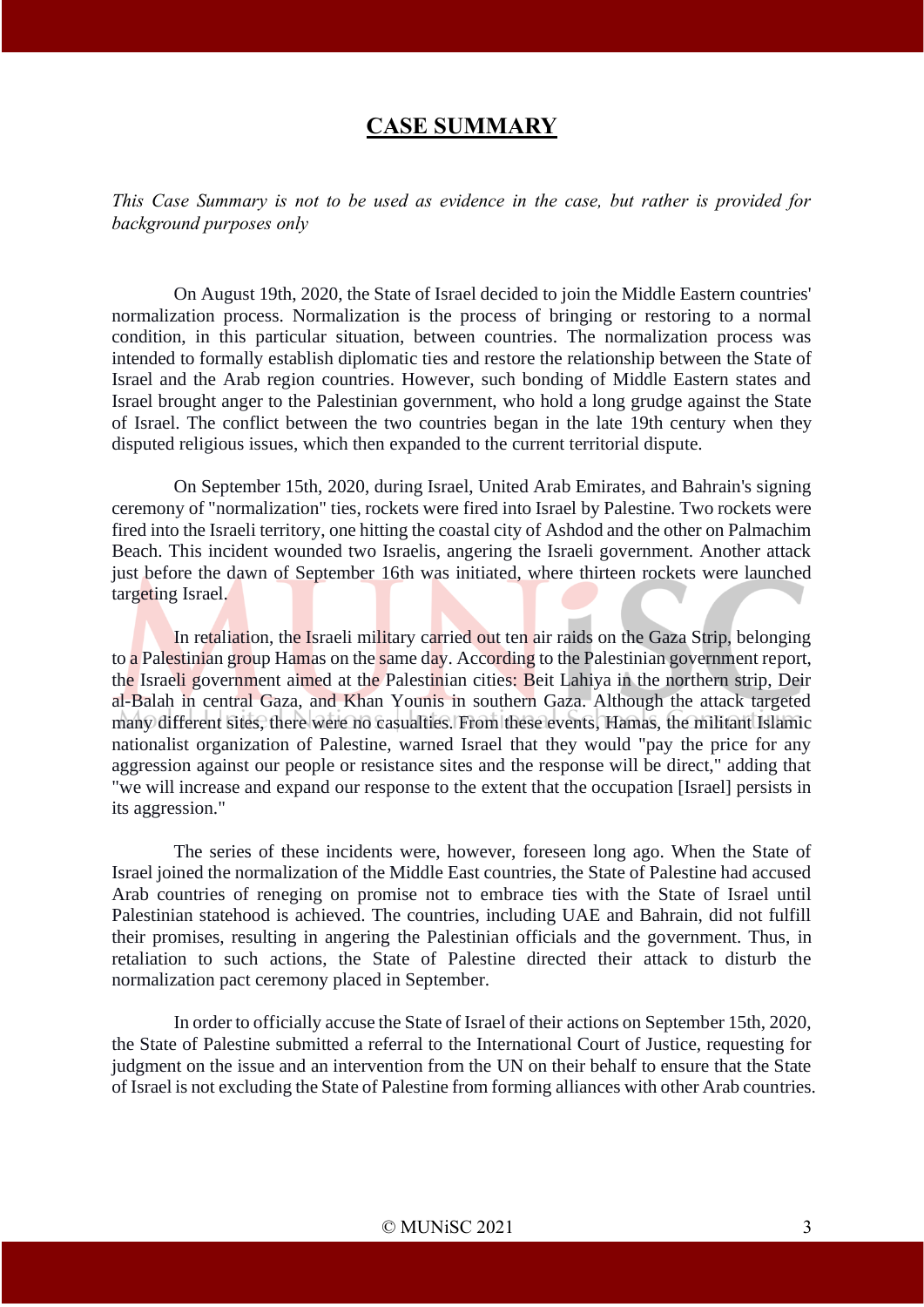# **HISTORICAL BACKGROUND**

#### **1948**

700,000 Palestinian refugees were forced to flee to other regions in order to avoid the aftermath of the Arab-Israeli War. One-third went to the West Bank, another one-third to the Gaza Strip, and the rest to Jordan, Lebanon, and Syria.

#### **1967**

Israel launched attacks against Egypt, Syria, and Jordan for six days. The "six-day war" ended with Israel annexing Egypt's Sinai Peninsula, Syria's Golan Heights, and Jordan's West Bank, where most Palestinian refugees were settling.

Simultaneously, the UN Security Council passed Resolution 242, calling on Israel to retract its troop from the territories it occupied. However, the resolution was not successful, and the Israeli forces remained in Gaza Strip, West Bank, and other regions in Egypt.

#### **1993-1995**

In response to the First Intifada\* that occurred from 1987 to 1993, Israel signed two Oslo Peace Accords that agreed for the withdrawal of its forces from the areas that it had annexed. Israel and Palestine also agreed to grant Palestinian autonomy in certain parts of the West Bank and Gaza Strip.

#### **2000**

Until the beginning of the year 2000, the conflicts between Israel and Palestine were fairly resolved and peace seemed to be restored. Enriconal Schools Consortium

However, the mistrust between Israel and Palestine triggered several more armed attacks and re-stimulated the conflict. On September 28<sup>th</sup>, 2000, Ariel Sharon, the former Prime Minister of Israel, visited the Al Aqsa Mosque with more than 1,000 Israeli police. He declared an announcement saying that "The Temple Mount is in our hands," which was broadcasted during the six-day war, 1967. This phrase provoked the hostility of the Palestinians, and they launched the Second Intifada to Al Aqsa Mosque. Expecting the Palestinian's violent rebellion beforehand, Israeli polices deliberately punished the Palestinians with excessive force. This resulted in about 3,200 cases of death and more than 10,000 cases of injuries. The Second Intifada continued until 2005.

#### **2002**

Israel reoccupied Palestine's official territories in the West Bank after the Second Intifada. Mistrust between Israel and Palestine continued to aggravate, and Palestine initiated several suicide bombings that killed several tens of people each time.

#### **2006-2007**

A decade after Israel retracted its troop and domination on the previously annexed regions, an extremist group called Hamas won elections from the Palestinians and took control of the Gaza Strip in 2006.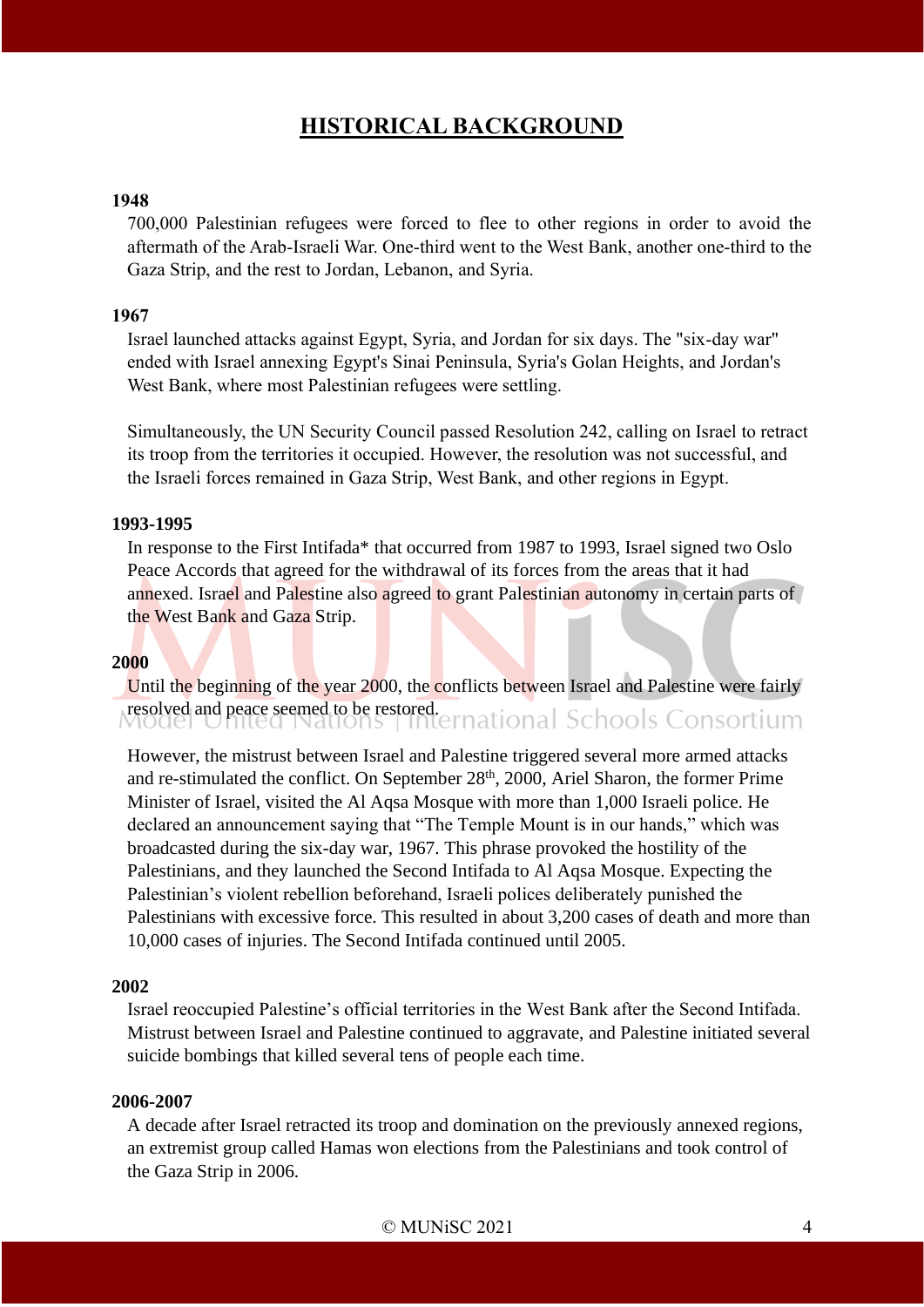Israel imposed a blockade on Gaza's coast, which led to an economic downturn and 40% unemployment in Palestine.

#### **2012-2014**

Israel triggered Hamas by killing Palestine civilians. Military from Gaza fired 60 shots of air raids on Israel. Israel, in response, killed another Palestinian boy. Palestine retaliated by launching 40 rockets to Israel. More retaliation from Israel, attacking the tunnel from which Palestine could acquire military weapons and communicate with its troops, followed. Israel continued blocking the coast of Gaza and limited people to get in and out of Gaza.

#### **2015**

The tension between Israel and Palestine continued to aggravate as more clashes have occurred in the West Bank and the Gaza border. At least nine Israelis and forty-one Palestinian were killed. The Palestinians primarily initiated the attacks, who burnt tires, threw rocks, and stabbed the Israelis, while the Israeli forces responded with bullets and ammunition.

#### **2018**

Palestinian protesters led by Hamas showed violent and massive scale protests along the fence of the Gaza border. They were mostly unarmed but acted violently upon the Israeli troops by burning tires, throwing rocks and grenades. Israeli troops, as a response, killed up to 170 protesters. Israel was accused of using excessive force, but Israel, in return, defended that it was justified violence to protect the border.

In November, Israeli troops raid into Gaza, killing 7 Palestinian militants and a senior Israeli army officer. Palestinian militants at Gaza fired hundreds of rockets at Israel in retaliation.

\*First Intifada means the first rebellion of Palestine against Israel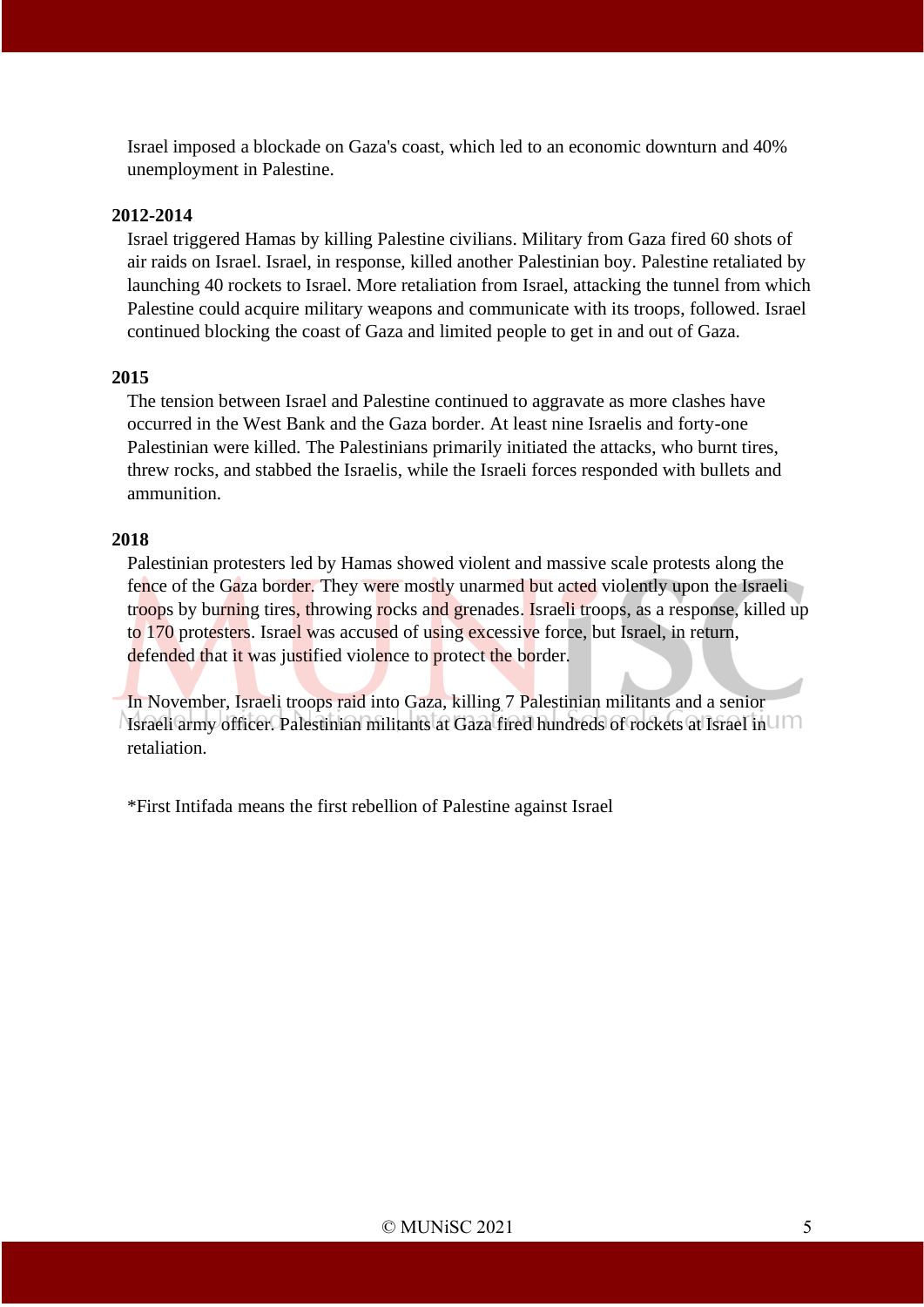#### *State of Palestine*

*v.*

*State of Israel*

# **PARTIES, JURISDICTION AND VENUE**

- 1. State of Israel is a country located in the Middle East.
- 2. The issue is focused on the attack that occurred in the Gaza Strip and the West Bank.
- 3. Upon information, the Gaza Strip is a self-governing territory of Palestine.
- 4. Hamas is the Palestinian administration in Gaza.

# **STATEMENT OF FACTS**

- 5. The Israel-UAE and Israel-Bahrain normalization agreement was signed on September 15.
- 6. Annexation is a violating action according to International Law.
- 7. Israel has officially withdrawn military troops and its administration from the Gaza Strip.
- 8. Israeli troops raided Gaza, killing seven Palestinian militants. 100 S Consortium
- 9. Palestinian militants fired rockets at Israel.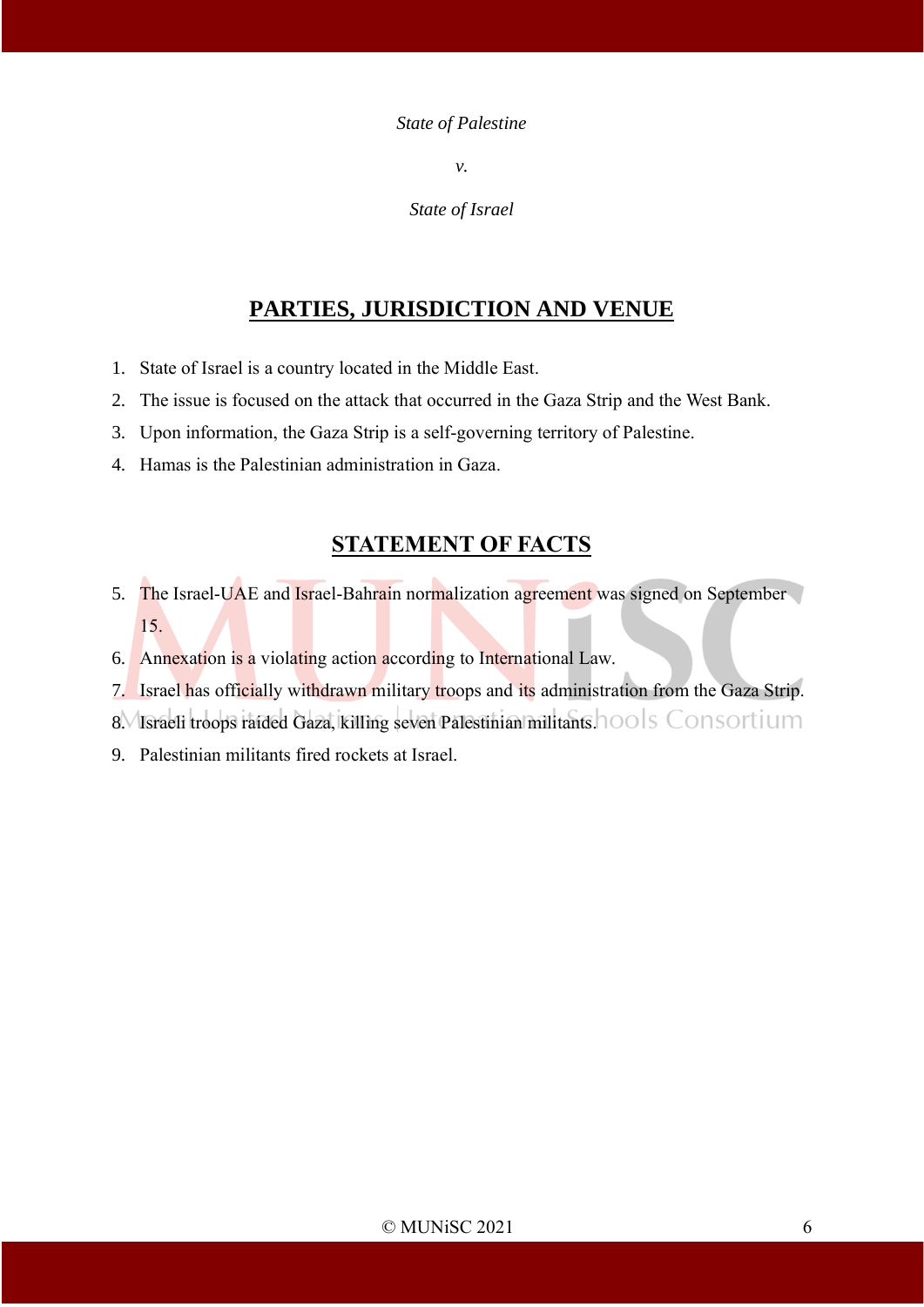# **FOR CAUSE OF ACTION**

- 10. The State of Israel has continuously ignored the past mediation with Palestine and launched attacks to occupy Gaza.
- 11. The government of Israel responded instantly to the attacks directed by the State of Palestine with 10 air raids, without considering other alternative solutions.
- 12. The State of Israel deliberately bombed several cities in Gaza in order to damage the territories and terrorize the Palestinians.
- 13. The State of Israel signed the Abraham Accords in order to claim for a part of West Bank and take away the territories that belongs to the State of Palestine.
- 14. The State of Israel initiated the normalization treaties so as to exclude the State of Palestine from other Arab nations and to strengthen their national reputation whilst degrading that of the Palestinian government.
- 15. As a direct and proximate result of the attack from the State of Israel on September 16<sup>th</sup>, 2020, the State of Palestine witnessed territorial damage in Deir al-Balah, a city in central Gaza.
- 16. As a direct and proximate result of the attack from the State of Israel on September 16<sup>th</sup>, 2020, the State of Palestine encountered territorial damage in Beit Lahiya in the northern strip.

# Model United Nations | International Schools Consortium

WHEREFORE, the Prosecution prays for fair judgment against the Defense for actual and punitive damages as the jury deems appropriate.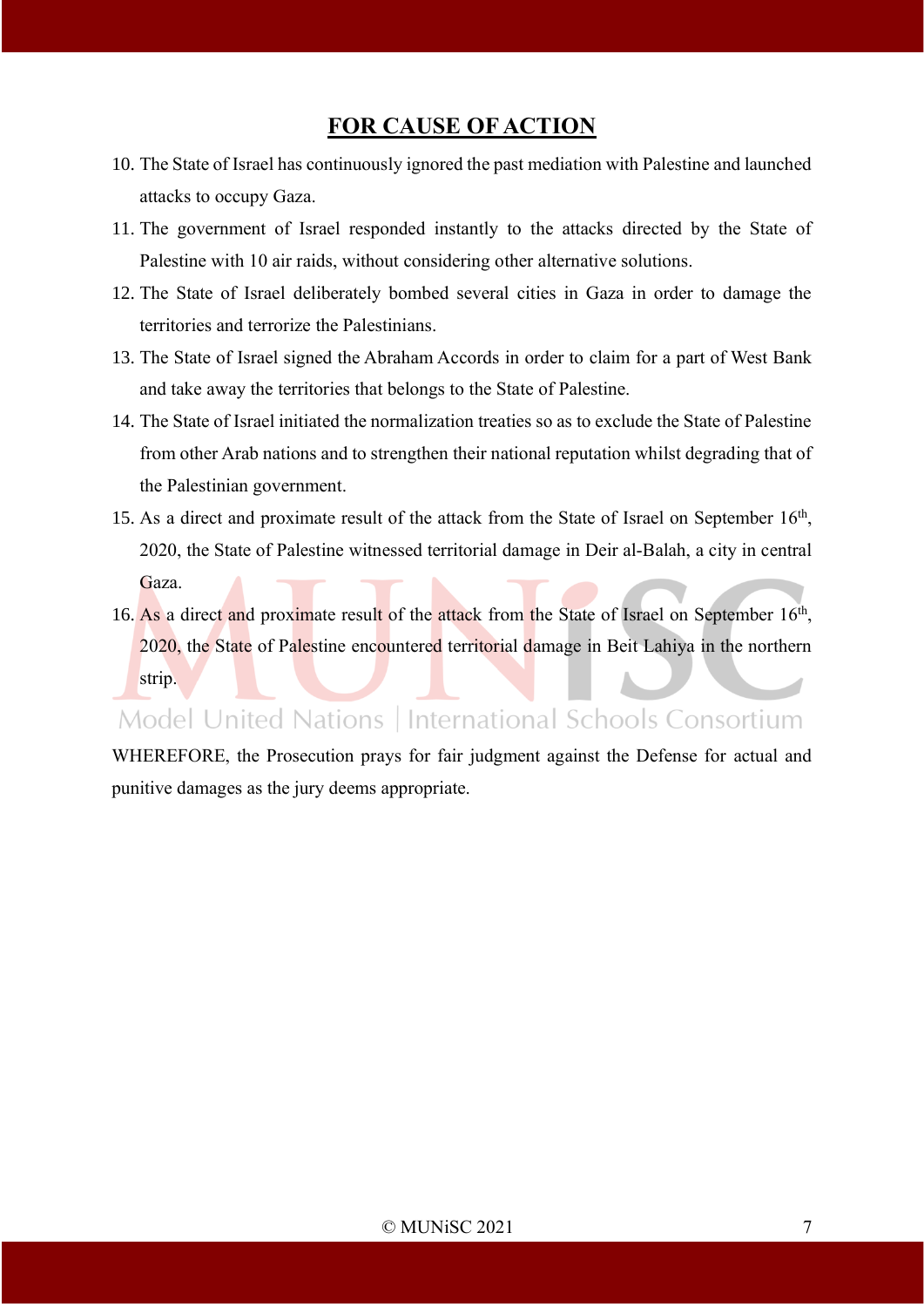### **FOR DEFENSE**

1. Each and every allegation in the Complaint not specifically admitted herein below, is denied.

2. The allegations in Paragraph 1 of the Complaint are admitted, upon information and belief.

3. The allegations in Paragraph 2 of the Complaint are admitted.

4. The allegations in Paragraph 3 of the Complaint are admitted.

5. The allegations in Paragraph 4 of the Complaint are admitted.

6. The allegations in Paragraph 5 of the Complaint are deemed to be refuted against, thus the allegations are denied.

7. The allegations in Paragraph 6 of the Complaint are admitted.

8. The allegations in Paragraph 7 of the Complaint are admitted.

9. The allegations in Paragraph 8 of the Complaint are admitted.

10. The allegations in Paragraph 9 of the Complaint are admitted.

11. The allegations in Paragraph 15 of the Complaints are admitted but requires further expla nation on the allegations.

12. The allegations in Paragraph 16 of the Complaints are admitted but requires further expla nation on the allegations.

13. The rest of the allegations of the Complaints not listed here are denied.

14. The Defense denies that the Prosecution is entitled to the requested relief in the unnumbered "Wherefore" paragraph.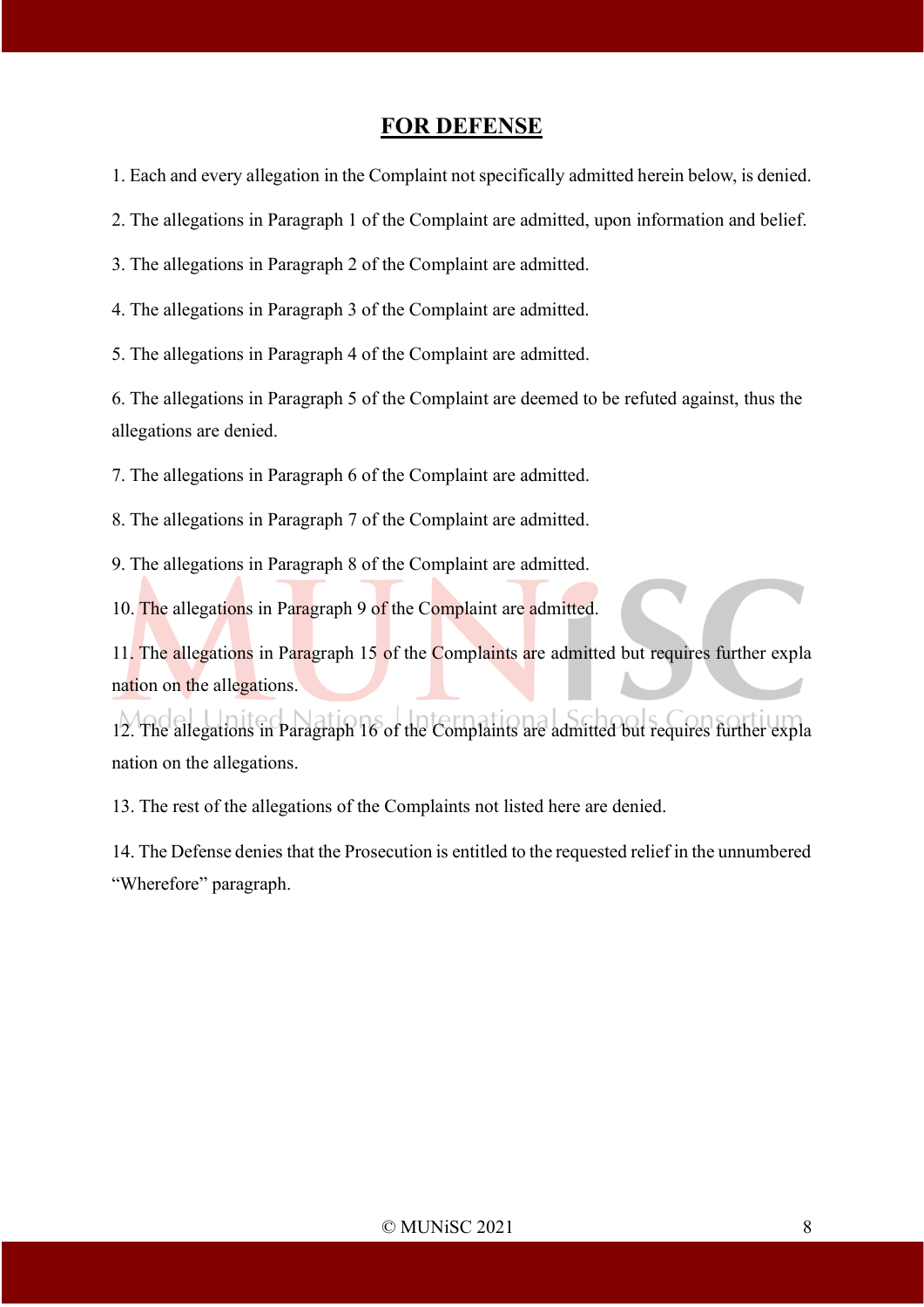## **STIPULATIONS**

Stipulations shall be considered part of the record. Prosecution and defendant stipulate to the following:

1. There are no defects in the pleadings. The Defendant has properly appeared and answered. The Court has jurisdiction over the parties. All questions of fact are being submitted to the jury. Questions of law will be decided by the Court. No law may be argued other than what is contained in the Jury Charges in the Case Materials.

2. The charge of the Court is accurate in all respects, and no objections to the Charge will be entertained.

3. This case has been divided into party of Israel and party of Palestine.

4. The only matter to be decided in this trial is liability.

5. All exhibits included in the Case Materials are authentic and are accurate copies of the originals. No objections to the authenticity of the exhibits will be entertained. The only exhibits to be used at the trial are those included in the case materials.

6. The charge of the Court is accurate in all respects, and no objections to the Charge will be entertained.

7. No witness should be examined or cross-examined as to the contents of anything not included in the Case Materials. This includes, but is not limited to, information found on the Internet, social media, books, magazines, and/or other publications.

8. No one other than the witnesses from the Witnesses Listing should be examined or crossexamined by the lawyers. No one other than the witnesses should produce evidence for the lawyers.